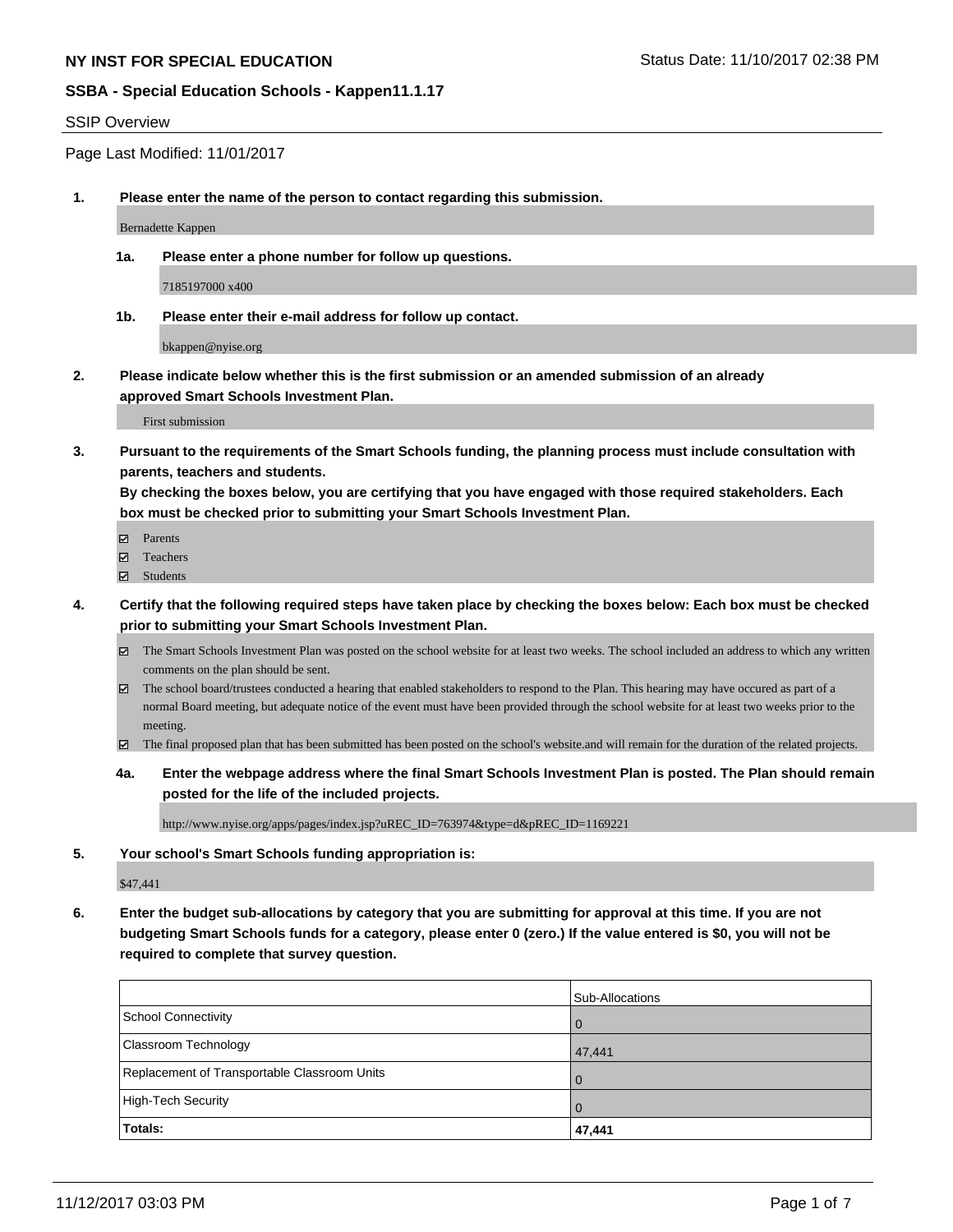School Connectivity

Page Last Modified: 11/01/2017

**1. Describe how you intend to use Smart Schools funds for high-speed broadband and/or wireless connectivity projects in school buildings.**

(No Response)

**2. Describe how the school plans to use digital connectivity and technology to improve teaching and learning.**

(No Response)

**3. Does your School Connectivity project require new construction or substantially altered space and result in capitalized cost in excess of \$100,000?**

(No Response)

**4. If you are submitting an allocation for School Connectivity complete this table.**

**Note that the calculated Total at the bottom of the table must equal the Total allocation for this category that you entered in the SSIP Overview overall budget.** 

|                                            | Sub-Allocation |
|--------------------------------------------|----------------|
| Network/Access Costs                       | (No Response)  |
| <b>Outside Plant Costs</b>                 | (No Response)  |
| School Internal Connections and Components | (No Response)  |
| <b>Professional Services</b>               | (No Response)  |
| Testing                                    | (No Response)  |
| <b>Other Upfront Costs</b>                 | (No Response)  |
| <b>Other Costs</b>                         | (No Response)  |
| Totals:                                    | 0              |

**5. Please detail the type, quantity, per unit cost and total cost of the eligible items under each sub-category. This is especially important for any expenditures listed under the "Other" category. All expenditures must be eligible for tax-exempt financing to be reimbursed with Smart Schools funds. Sufficient detail must be provided so that we can verify this is the case. If you have any questions, please contact us directly through smartschools@nysed.gov. Add rows under each sub-category for additional items, as needed.**

| Select the allowable expenditure | Item to be purchased | Quantity      | Cost per Item | Total Cost    |
|----------------------------------|----------------------|---------------|---------------|---------------|
| type.                            |                      |               |               |               |
| Repeat to add another item under |                      |               |               |               |
| each type.                       |                      |               |               |               |
| (No Response)                    | (No Response)        | (No Response) | (No Response) | (No Response) |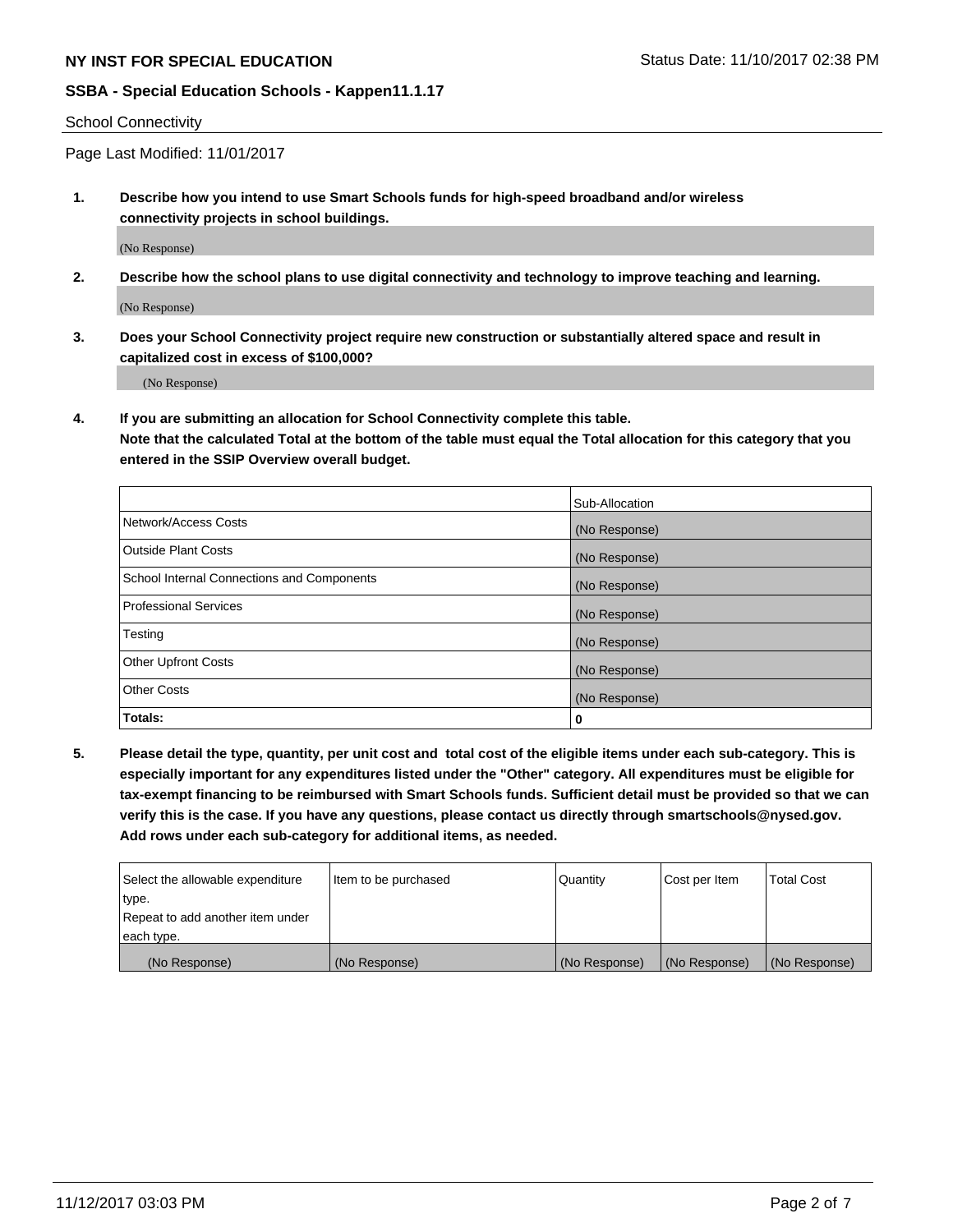Classroom Learning Technology Equipment (Devices)

Page Last Modified: 11/06/2017

### **1. Describe the devices you intend to purchase and their compatibility with existing or planned platforms or systems.**

#### **Braillenote Touch**

Taking notes independently, creating and sharing documents with peers and teachers, sending and receiving emails, using GPS, browsing the Internet, watching YouTube, using Dropbox and downloading apps are all part of 21st Century Literacy in the Classroom. All these tasks are done easily for students with sight. The Smart Schools proposal can assist students with visual impairments/blindness with the purchase of the Braillenote Touch. This device allows the student with a visual impairment the same assess as their sighted peer. Earlier generations of this device have been used by our students for over 10 years. This latest generation builds a braille computer platform around a Google Android tablet. The Braillenote Touch assists young children with visual impairments as they learn Braille. The motor skills required to use this device are easier than the Perkins mechanical Braillewriter. The device allows the teacher visual access to what the student is working on.

#### **Refreshable Braille displays**

One of the requests in the Smart Schools proposal is for refreshable Braille displays. The Braille display would be hooked up to the iPad/Pod using Bluetooth. The student would be able to access the material in print on the Braille display. This would be helpful in increasing literacy and giving students access to material in both Braille and speech. Students often do better with both reading medium. If a student is using only speech this is not the same as reading the material. NYISE currently has refreshable Braille displays that are shared in the classroom and their current demand far exceeds our needs. The request in the Smart Schools proposal would significantly increase the number of displays available to students. Staff and students would be given instruction by one of the technology teachers in the use of the display as well as trouble shooting any problems. The Braille displays will be maintained by NYISE and repaired using our annual budget for technology.

The **Humanware Brailliant BI40** refreshable braille display is a full size display with 40 cells suitable for use with desktop computers, laptops and iPads. It comes with wired and wireless connectivity.

The second Braille display comes from The American Printing for the Blind (APH) is the **Orbit Reader 20** which is a smaller refreshable braille device which will be distributed for students to use with their iPads. We have extensive experience with a similar more expensive device but this is APH's latest offering. The device will help our students with reading, writing and proofreading of assignments produced by our students on their iPads.

The third refreshable braille display is **Freedom Scientific's Focus 40 Blue** locally distributed by Vis-ability. This device will be used with elementary school students to help them learn Braille. The device is needed for pairing with a classroom computer in our kindergarten and first grade class for using a software we recently beta tested and help refine with the developers. The engaging software is not commercially available and we work with the developers on their product.

#### **Makerbot Education Bundle**

Advances have been made in access information in print for students with visual impairments, however, access to pictures, graphs and other graphic display of information has been slow. In the classroom and on State tests students are asked to interpret a graphic. Students who are visually impaired or blind have difficulty with concepts that cannot be seen.

With the advances in 3D printing, having access to concepts that cannot be seen but must be learned through touch is helping students in the classroom. NYISE is requesting the purchase of MakerBot 3D printers to assist students in learning and improving their tactile graphics reading. In addition to concept development the 3D printers will be helpful in science and math activities.

#### **Zoomax Snow 7 HD Handheld Video Magnifier**

Students with low vision need access to print material that is enlarged. The Zoomax is portable and can be used to read on the go. The **Snow 7 HD** offers the largest viewing screen of all the handheld video magnifiers making it easy to read larger materials such as books, magazines and newspapers. We own a few similar devices and their availability far exceeds demand.

#### **Cosmo Braille Writer**

The **Cosmo electronic Braille** Writer from EBrailler is a significant innovations in braille technology. Cosmo is a quiet and flexible electronic braille writer and embosser. We own 2 of these devices and their usefulness is proven especially with young children. It will be placed in an elementary classroom for use as an introductory embosser and prepare the young students for a greater understanding of how Braille is produced. Cosmo is a Braille typewriter which is easy for children and adults to use, quiet, economical, easily maintained, and portable.

**MagniLink Voice II** is a reading machine that can scan a print document and convert it to speech. It can also read digital documents on SD cards. MagniLink Zip FHD with 13"monitor comes with a Full HD reading/distance camera and mirror mode. This device is suitable for persons with low vision to read books and textbooks. Our students are familiar with these types of devices. The school has been using similar devices for decades and the technology is always improving and the advent of high definition digital camera has been a boom for the visually impaired and blind.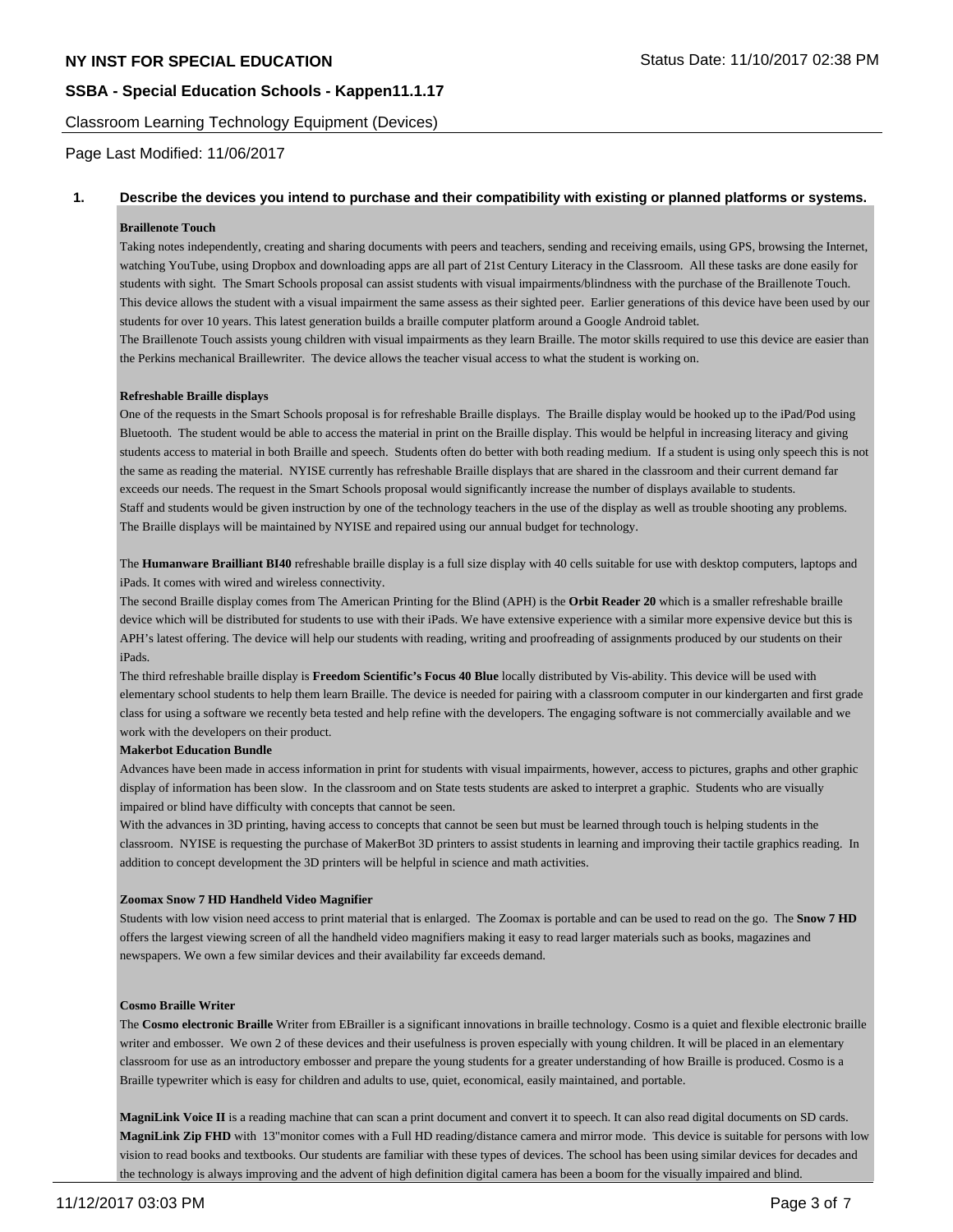Classroom Learning Technology Equipment (Devices)

Page Last Modified: 11/06/2017

# **2. Describe how the proposed technology purchases will improve teaching and learning inside or outside of the classroom.**

Currently serving 150 blind and visually impaired students, our Schermerhorn program focuses on providing the educational and life skills our students need to function independently and reach their fullest potential as proactive members of society. Technology is an important part of the curriculum as it levels the playing field for students who are visually impaired or blind. Assess to material in print whenever an individual wants is available to all students without visual impairments. This is not the case for students with visual impairments. Today technology bridges the gap but the cost of assistive technology devices is often high. The Smart Schools Bond Act funding will help NYISE acquire devices to give the students the support they need to succeed.

NYISE has a robust network throughout the campus. The buildings have hard wiring to the Internet as well as wireless connections. We are set up with a guest network and a network for individuals to bring their own devices. All the classrooms provide student access to computers as well as two computer classrooms where students come to learn keyboarding, software programs as well as how to use specialized devices for children who are blind/visually impaired. The library also provides computer access.

Three years ago, NYISE implemented an iPad project to provide each student with an iPad or iPod to allow for increased access to material. The iOS platform provides access with voice over and zooms for immediate access to email files, book and other documents. The classroom uses Google Classroom for the students to interact with the teacher in sending and receiving documents. The iPad use has been helpful in gaining access to material in print.

The items requested in this grant will provide our students with enhanced abilities to compete academically, prepare them for college and the workplace and support our past efforts to bring the best technologies available for students with visual impairment and blindness.

**3. To ensure the sustainability of technology purchases made with Smart Schools funds, schools must have a plan to maintain and support technology purchases reimbursed with Smart Schools funds. This sustainability plan should support recurring costs of use that are ineligible for Smart Schools funding such as device maintenance, technical support, Internet and wireless fees, maintenance of hotspots, staff professional development, building maintenance and the replacement of incidental items.**

 $\boxtimes$  By checking this box, you certify that the school has a sustainability plan as described above.

**4. Schools must ensure that devices purchased with Smart Schools funds will be distributed, prepared for use, maintained and supported appropriately. Schools must maintain detailed device inventories in accordance with generally accepted accounting principles.**

By checking this box, you certify that the school has a distribution and inventory management plan and system in place.

**5. Schools must contact the SUNY/CUNY teacher preparation program that supplies the largest number of the its new teachers to request advice on innovative uses and best practices at the intersection of pedagogy and educational technology.**

By checking this box, you certify that you have contacted the SUNY/CUNY teacher preparation program that supplies the largest number of your new teachers to request advice on these issues.

**5a. Please enter the name of the SUNY or CUNY Institution that you contacted.**

Hunter College

**5b. Enter the primary Institution phone number.**

212-772-4668

**5c. Enter the name of the contact person with whom you consulted and/or will be collaborating with on innovative uses of technology and best practices.**

Rosanne K. Silberman

**6. If you are submitting an allocation for Classroom Educational Technology, complete this table. Note that the calculated Total at the bottom of the table must equal the Total allocation for this category that you entered in the SSIP Overview overall budget.**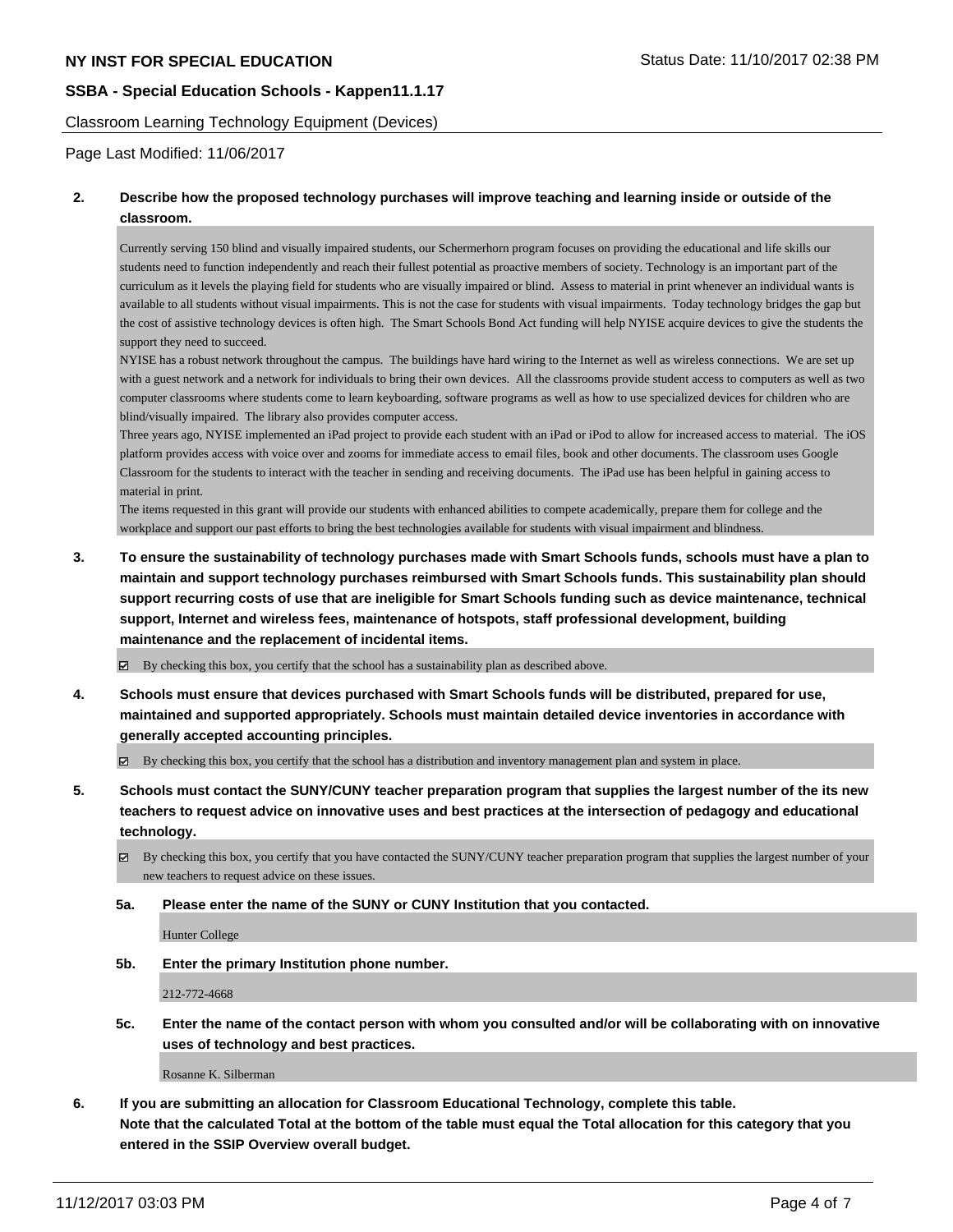Classroom Learning Technology Equipment (Devices)

Page Last Modified: 11/06/2017

|                          | Sub-Allocation |
|--------------------------|----------------|
| Interactive Whiteboards  | 0              |
| Computer Servers         | 0              |
| <b>Desktop Computers</b> | O              |
| <b>Laptop Computers</b>  |                |
| <b>Tablet Computers</b>  | 16,485         |
| <b>Other Costs</b>       | 30,956         |
| Totals:                  | 47,441         |

**7. Please detail the type, quantity, per unit cost and total cost of the eligible items under each sub-category. This is especially important for any expenditures listed under the "Other" category. All expenditures must be capital bond eligible to be reimbursed with Smart Schools funds. If you have any questions, please contact us directly through smartschools@nysed.gov.**

**Add rows under each sub-category for additional items, as needed.**

| Select the allowable expenditure<br>type.<br>Repeat to add another item under<br>each type. | Item to be purchased                                  | Quantity       | Cost per Item | <b>Total Cost</b> |
|---------------------------------------------------------------------------------------------|-------------------------------------------------------|----------------|---------------|-------------------|
| <b>Tablet Computers</b>                                                                     | BrailleNote Touch 32 braille notetaker /<br>tablet    | 3              | 5,495         | 16,485            |
| <b>Other Costs</b>                                                                          | Brailliant BI 40 braille display                      | $\overline{2}$ | 2,756         | 5,512             |
| <b>Other Costs</b>                                                                          | MakerBot Replicator+ Desktop 3D<br><b>Printers</b>    | $\overline{2}$ | 2,499         | 4,998             |
| <b>Other Costs</b>                                                                          | additional Smart Extruder+ for<br>Replicator+ Desktop | $\overline{2}$ | 199           | 398               |
| <b>Other Costs</b>                                                                          | Ten-Packs of PLA Filament in Large<br>Spools          | 3              | 389           | 1,167             |
| <b>Other Costs</b>                                                                          | MakerBot in the Classroom Resource<br><b>Book</b>     | $\overline{4}$ | 50            | 200               |
| <b>Other Costs</b>                                                                          | Orbit Reader 20                                       | 16             | 450           | 7,200             |
| <b>Other Costs</b>                                                                          | Freedom Scientific Focus 40 blue                      | $\mathbf 1$    | 2,656         | 2,656             |
| <b>Other Costs</b>                                                                          | Zoomax Snow 7HD Handheld Video<br>Magnifier           | 3              | 930           | 2,790             |
| <b>Other Costs</b>                                                                          | <b>Cosmo Braille Writer</b>                           | $\mathbf 1$    | 2,495         | 2,495             |
| <b>Other Costs</b>                                                                          | Magnilink Voice II with battery                       | $\mathbf 1$    | 1,625         | 1,625             |
| <b>Other Costs</b>                                                                          | Magnilink Zip FHD 13                                  | 1              | 1,915         | 1,915             |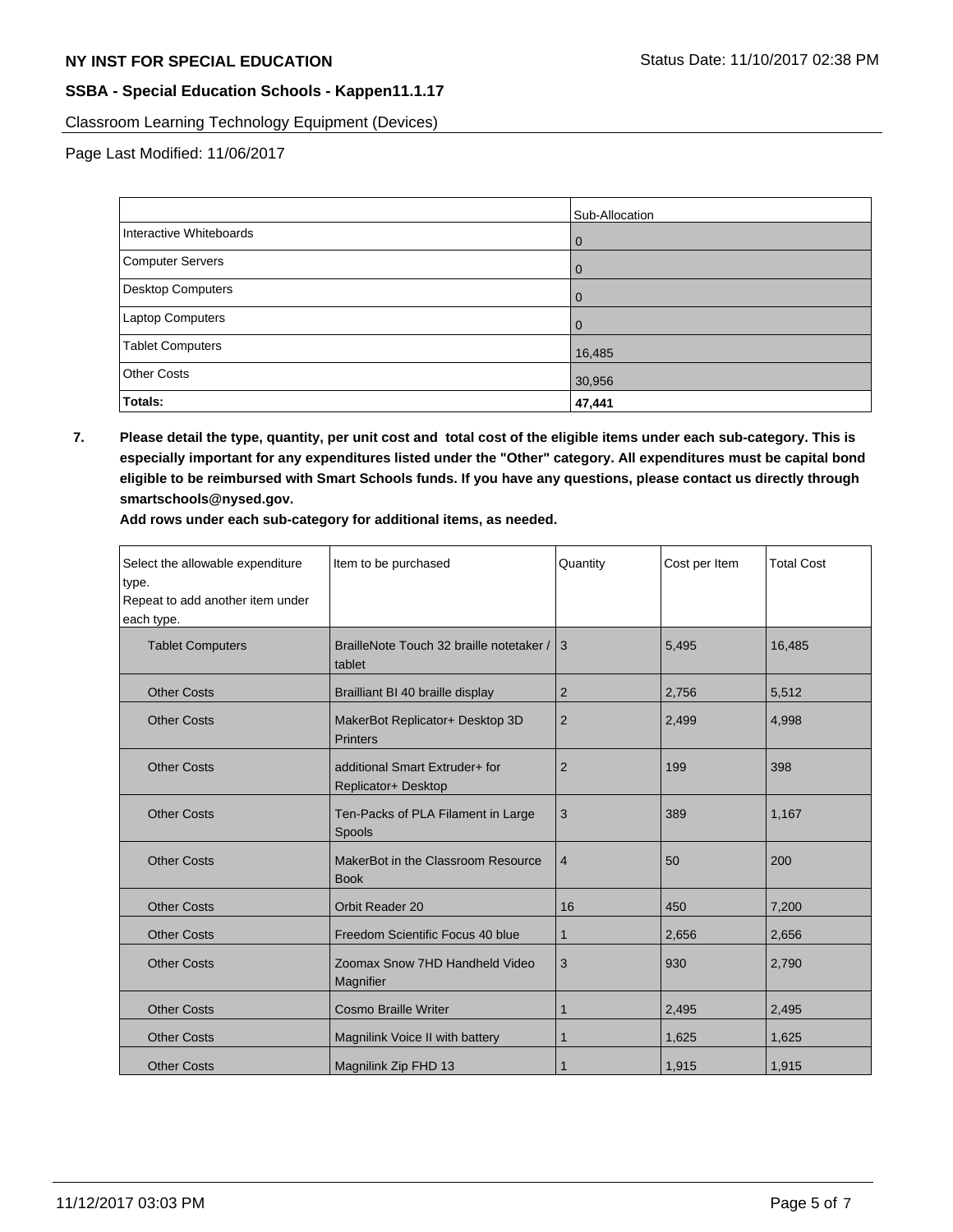Replace/Modernize Transportable Classrooms

Page Last Modified: 11/01/2017

**1. Describe the school's plan to construct, enhance or modernize education facilities to provide high-quality instructional space by replacing transportable classrooms.**

(No Response)

**2. Does your Classroom Trailer project require new construction or substantially altered space and result in capitalized cost in excess of \$100,000?**

(No Response)

**3. If you have made an allocation for Replace Transportable Classrooms, complete this table. Note that the calculated Total at the bottom of the table must equal the Total allocation for this category that you entered in the SSIP Overview overall budget.**

|                                                | Sub-Allocation |
|------------------------------------------------|----------------|
| Construct New Instructional Space              | (No Response)  |
| Enhance/Modernize Existing Instructional Space | (No Response)  |
| Other Costs                                    | (No Response)  |
| Totals:                                        | 0              |

**4. Please detail the type, quantity, per unit cost and total cost of the eligible items under each sub-category. This is especially important for any expenditures listed under the "Other" category. All expenditures must be capital bond eligible to be reimbursed with Smart Schools funds. If you have any questions, please contact us directly through smartschools@nysed.gov.**

**Add rows under each sub-category for additional items, as needed.**

| Select the allowable expenditure | Item to be purchased | Quantity      | Cost per Item | <b>Total Cost</b> |
|----------------------------------|----------------------|---------------|---------------|-------------------|
| ltype.                           |                      |               |               |                   |
| Repeat to add another item under |                      |               |               |                   |
| each type.                       |                      |               |               |                   |
| (No Response)                    | (No Response)        | (No Response) | (No Response) | (No Response)     |